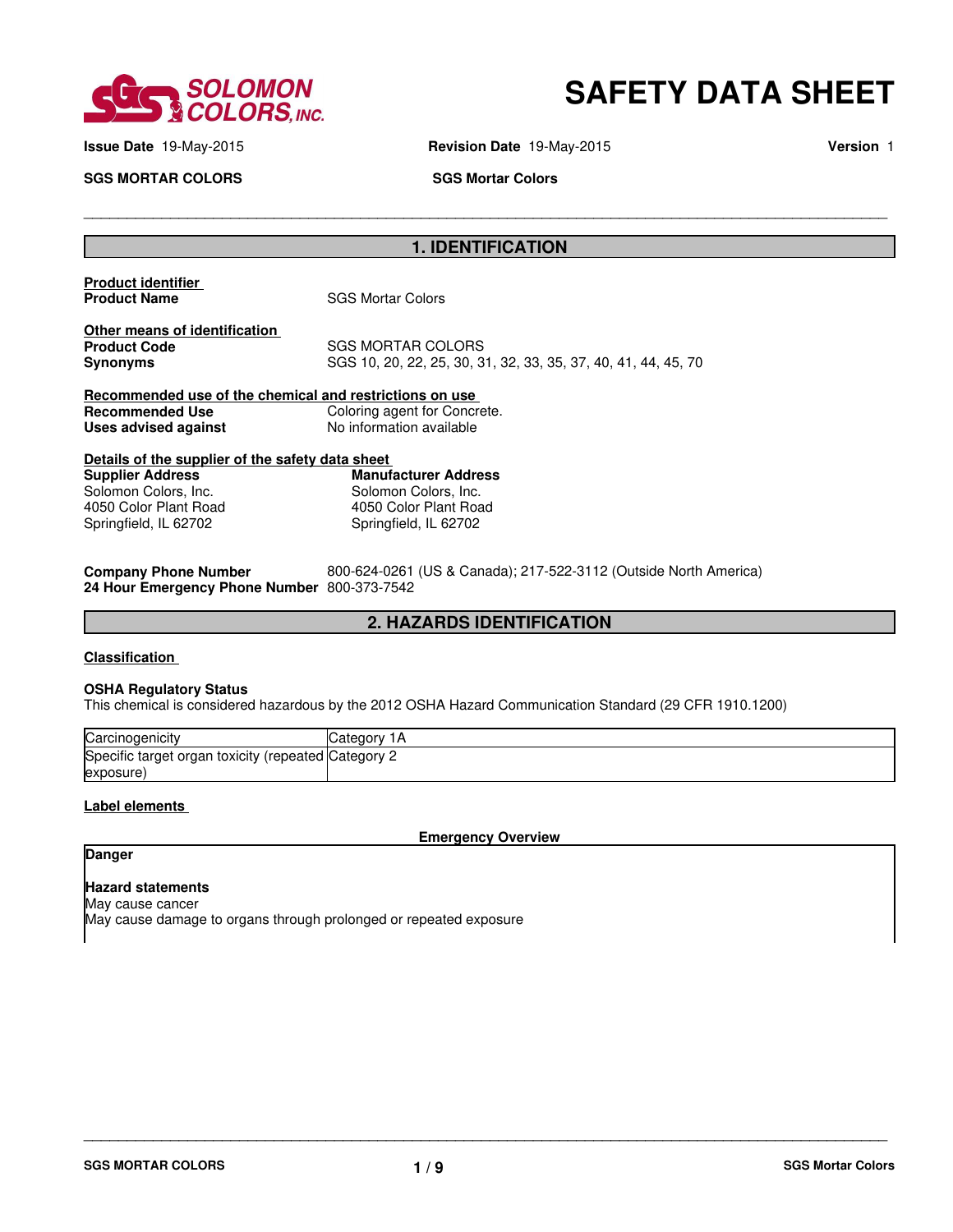

Overexposure to dust can cause chronic lung injury. Acute silicosis may develop in a short timewith heavy exposure. Silicosis can be progressive and may cause death.

**Appearance** Powder

**Physical state Powder <b>Construction Odor Odorless** 

#### **Precautionary Statements - Prevention**

Obtain special instructions before use Do not handle until all safety precautions have been read and understood Use personal protective equipment as required Do not breathe dust/fume/gas/mist/vapors/spray

### **Precautionary Statements - Response**

IF exposed or concerned: Get medical advice/attention

### **Precautionary Statements - Storage**

Store locked up

**Precautionary Statements - Disposal** Dispose of contents/container to an approved waste disposal plant

#### **Hazards not otherwise classified (HNOC)**

#### **Other Information**

• May be harmful if swallowed<br>Unknown acute toxicity

 $61%$  of the mixture consists of ingredient(s) of unknown toxicity

### **3. COMPOSITION/INFORMATION ON INGREDIENTS**

**Synonyms** SGS 10, 20, 22, 25, 30, 31, 32, 33, 35, 37, 40, 41, 44, 45, 70.

| <b>Chemical Name</b>    | CAS No.     | Weight-% | <b>Trade Secret</b> |
|-------------------------|-------------|----------|---------------------|
| Yellow Iron Oxide       | 51274-00-1  | $0 - 90$ |                     |
| Red Iron Oxide          | 1309-37-1   | $0 - 90$ |                     |
| <b>Black Iron Oxide</b> | 1317-61-9   | $0 - 90$ |                     |
| <b>QUARTZ</b>           | 14808-60-7  | $1-25$   |                     |
| Mica                    | Proprietary | $0 - 15$ |                     |
| Aluminum Silicate       | 12199-37-0  | 1 - 5    |                     |
| Manganese dioxide       | 1313-13-9   | $0 - 10$ |                     |

\*The exact percentage (concentration) of composition has been withheld as a trade secret.

### **4. FIRST AID MEASURES**

\_\_\_\_\_\_\_\_\_\_\_\_\_\_\_\_\_\_\_\_\_\_\_\_\_\_\_\_\_\_\_\_\_\_\_\_\_\_\_\_\_\_\_\_\_\_\_\_\_\_\_\_\_\_\_\_\_\_\_\_\_\_\_\_\_\_\_\_\_\_\_\_\_\_\_\_\_\_\_\_\_\_\_\_\_\_\_\_\_\_\_\_\_

### **Description of first aid measures**

General advice **In case of accident or unwellness**, seek medical advice immediately (show directions for use or safety data sheet if possible).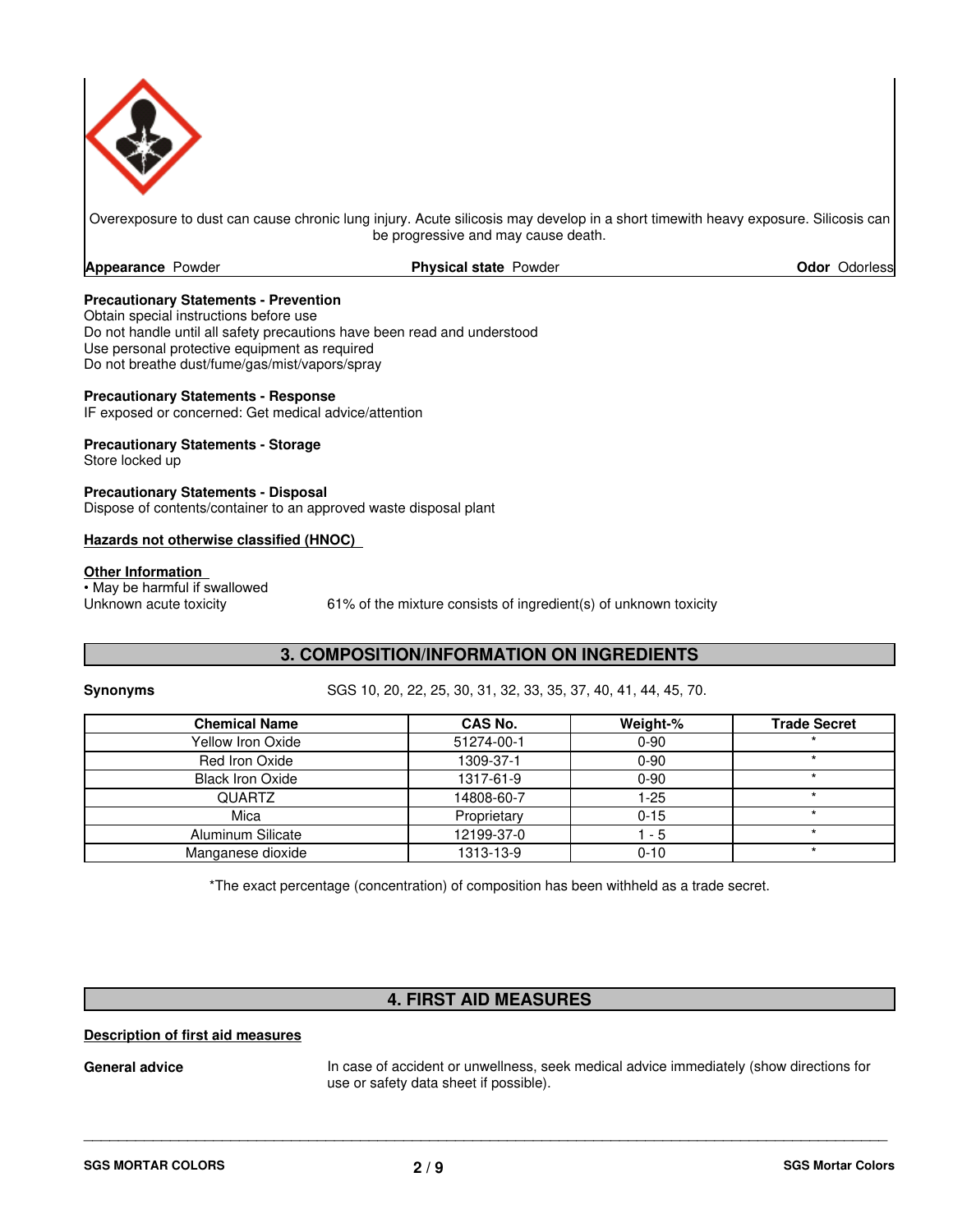| Eye contact                                                                | Immediately flush with plenty of water. After initial flushing, remove any contact lenses and<br>continue flushing for at least 15 minutes. (Get medical attention immediately if irritation<br>persists.). |  |  |
|----------------------------------------------------------------------------|-------------------------------------------------------------------------------------------------------------------------------------------------------------------------------------------------------------|--|--|
| <b>Skin Contact</b>                                                        | Wash off immediately with soap and plenty of water while removing all contaminated<br>clothes and shoes. In the case of skin irritation or allergic reactions see a physician.                              |  |  |
| <b>Inhalation</b>                                                          | IF INHALED: Remove victim to fresh air and keep at rest in a position comfortable for<br>breathing. If symptoms persist, call a physician.                                                                  |  |  |
| Ingestion                                                                  | Clean mouth with water. Remove from exposure, lie down. Do not induce vomiting without<br>medical advice. Consult a physician if necessary.                                                                 |  |  |
| Most important symptoms and effects, both acute and delayed                |                                                                                                                                                                                                             |  |  |
| <b>Symptoms</b>                                                            | No information available.                                                                                                                                                                                   |  |  |
| Indication of any immediate medical attention and special treatment needed |                                                                                                                                                                                                             |  |  |
| Note to physicians                                                         | Treat symptomatically.                                                                                                                                                                                      |  |  |
| <b>5. FIRE-FIGHTING MEASURES</b>                                           |                                                                                                                                                                                                             |  |  |

### **Suitable extinguishing media**

Use extinguishing measures that are appropriate to local circumstances and the surrounding environment.

**Unsuitable extinguishing media** Caution: Use of water spray when fighting fire may be inefficient.

### **Specific hazards arising from the chemical**

No information available.

**Explosion data Sensitivity to Mechanical Impact** None. **Sensitivity to Static Discharge** None.

#### **Protective equipment and precautions for firefighters**

As in any fire, wear self-contained breathing apparatus pressure-demand, MSHA/NIOSH (approved or equivalent) and full protective gear.

### **6. ACCIDENTAL RELEASE MEASURES**

#### **Personal precautions, protective equipment and emergency procedures**

| <b>UANDI ING AND CTODACE</b><br>7                    |                                                                                                                                                                                                                                           |  |  |
|------------------------------------------------------|-------------------------------------------------------------------------------------------------------------------------------------------------------------------------------------------------------------------------------------------|--|--|
| Prevention of secondary hazards                      | Clean contaminated objects and areas thoroughly observing environmental regulations.                                                                                                                                                      |  |  |
| Methods for cleaning up                              | With clean shovel place material into clean, dry container and cover loosely; move<br>containers from spill area. Take up with sand, earth or other non-combustible absorbent<br>material. Use personal protective equipment as required. |  |  |
| <b>Methods for containment</b>                       | Vacuum or sweep up material and place in a designated labeled waste container. Prevent<br>further leakage or spillage if safe to do so. Prevent dust cloud.                                                                               |  |  |
| Methods and material for containment and cleaning up |                                                                                                                                                                                                                                           |  |  |
| <b>Environmental precautions</b>                     | See Section 12 for additional ecological information.                                                                                                                                                                                     |  |  |
| <b>Environmental precautions</b>                     |                                                                                                                                                                                                                                           |  |  |
| <b>Personal precautions</b>                          | Avoid contact with skin, eyes or clothing. Use personal protective equipment as required.<br>Avoid creating dust. Evacuate personnel to safe areas.                                                                                       |  |  |
|                                                      |                                                                                                                                                                                                                                           |  |  |

### **7. HANDLING AND STORAGE**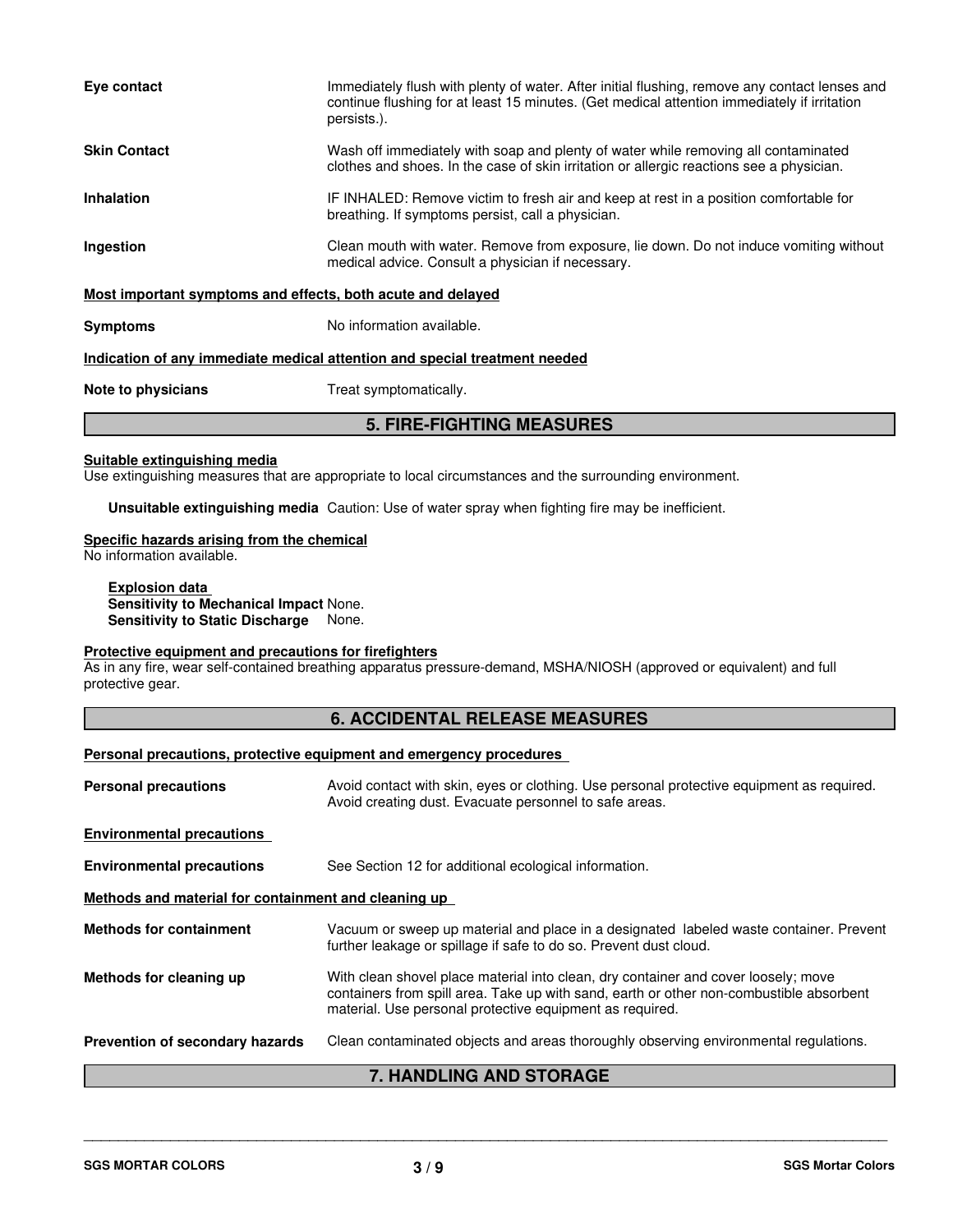#### **Precautions for safe handling**

Advice on safe handling **Handle in accordance with good industrial hygiene and safety practice.** 

#### **Conditions for safe storage, including any incompatibilities**

**Storage Conditions** Keep containers tightly closed in a dry, cool and well-ventilated place.

**Incompatible materials** Strong oxidizing agents. Strong acids.

### **8. EXPOSURE CONTROLS/PERSONAL PROTECTION**

#### **Control parameters**

#### **Exposure Guidelines** .

| <b>Chemical Name</b>           | <b>ACGIH TLV</b>                                               | <b>OSHA PEL</b>                                                                                                                                                                                                                                 | <b>NIOSH IDLH</b>                                                                                      |
|--------------------------------|----------------------------------------------------------------|-------------------------------------------------------------------------------------------------------------------------------------------------------------------------------------------------------------------------------------------------|--------------------------------------------------------------------------------------------------------|
| Red Iron Oxide<br>1309-37-1    | TWA: 5 $mg/m3$ respirable fraction                             | TWA: $10 \text{ mg/m}^3$ fume<br>TWA: 15 $mg/m3$ total dust<br>TWA: 5 $mg/m3$ respirable fraction<br>(vacated) TWA: 10 mg/m <sup>3</sup> fume                                                                                                   | IDLH: $2500 \text{ mg/m}^3$ Fe dust and<br>fume<br>TWA: $5 \text{ mg/m}^3$ Fe dust and fume            |
|                                |                                                                | and total dust Iron oxide<br>(vacated) TWA: $5 \text{ mg/m}^3$ respirable<br>fraction regulated under Rouge                                                                                                                                     |                                                                                                        |
| <b>QUARTZ</b><br>14808-60-7    | TWA: $0.025$ mg/m <sup>3</sup> respirable<br>fraction          | (vacated) TWA: $0.1 \text{ mg/m}^3$<br>respirable dust<br>: $(30)/(%SiO2 + 2)$ mg/m <sup>3</sup> TWA<br>total dust<br>$(250)/(%SiO2 + 5)$ mppcf TWA<br>respirable fraction<br>: $(10)/(%SiO2 + 2)$ mg/m <sup>3</sup> TWA<br>respirable fraction | IDLH: 50 $mg/m3$ respirable dust<br>TWA: $0.05 \text{ mg/m}^3$ respirable dust                         |
| Mica                           | TWA: $3 \text{ mg/m}^3$ respirable fraction                    | (vacated) TWA: 3 mg/m <sup>3</sup> respirable<br>dust <1% Crystalline silica<br>TWA: 20 mppcf <1% Crystalline<br>silica                                                                                                                         | IDLH: $1500$ mg/m <sup>3</sup><br>TWA: 3 mg/m <sup>3</sup> containing $<$ 1%<br>Quartz respirable dust |
| Manganese dioxide<br>1313-13-9 | TWA: 0.02 mg/m <sup>3</sup> Mn<br>TWA: $0.1 \text{ mg/m}^3$ Mn | (vacated) Ceiling: $5 \text{ mg/m}^3$<br>Ceiling: 5 mg/m <sup>3</sup> Mn                                                                                                                                                                        | IDLH: 500 mg/m <sup>3</sup> Mn<br>TWA: 1 mg/m <sup>3</sup> Mn<br>STEL: 3 mg/m <sup>3</sup> Mn          |

*NIOSH IDLH Immediately Dangerous to Life or Health*

**Other Information** Vacated limits revoked by the Court of Appeals decision in AFL-CIO v. OSHA, 965 F.2d 962 (11th Cir., 1992).

#### **Appropriate engineering controls**

| <b>Engineering Controls</b> | Showers              |  |
|-----------------------------|----------------------|--|
|                             | Eyewash stations     |  |
|                             | Ventilation systems. |  |

#### **Individual protection measures, such as personal protective equipment**

**Eye/face protection** Avoid contact with eyes. Wear safety glasses with side shields (or goggles).

**Skin and body protection** Wear protective gloves and protective clothing. Protective shoes or boots.

**Respiratory protection** In case of inadequate ventilation wear respiratory protection.

| <b>General Hygiene Considerations</b> | Handle in accordance with good industrial hygiene and safety practice. Regular cleaning of |
|---------------------------------------|--------------------------------------------------------------------------------------------|
|                                       | equipment, work area and clothing is recommended. Wash face, hands and any exposed         |
|                                       | skin thoroughly after handling. Do not eat, drink or smoke when using this product.        |

### **9. PHYSICAL AND CHEMICAL PROPERTIES**

\_\_\_\_\_\_\_\_\_\_\_\_\_\_\_\_\_\_\_\_\_\_\_\_\_\_\_\_\_\_\_\_\_\_\_\_\_\_\_\_\_\_\_\_\_\_\_\_\_\_\_\_\_\_\_\_\_\_\_\_\_\_\_\_\_\_\_\_\_\_\_\_\_\_\_\_\_\_\_\_\_\_\_\_\_\_\_\_\_\_\_\_\_

#### **Information on basic physical and chemical properties**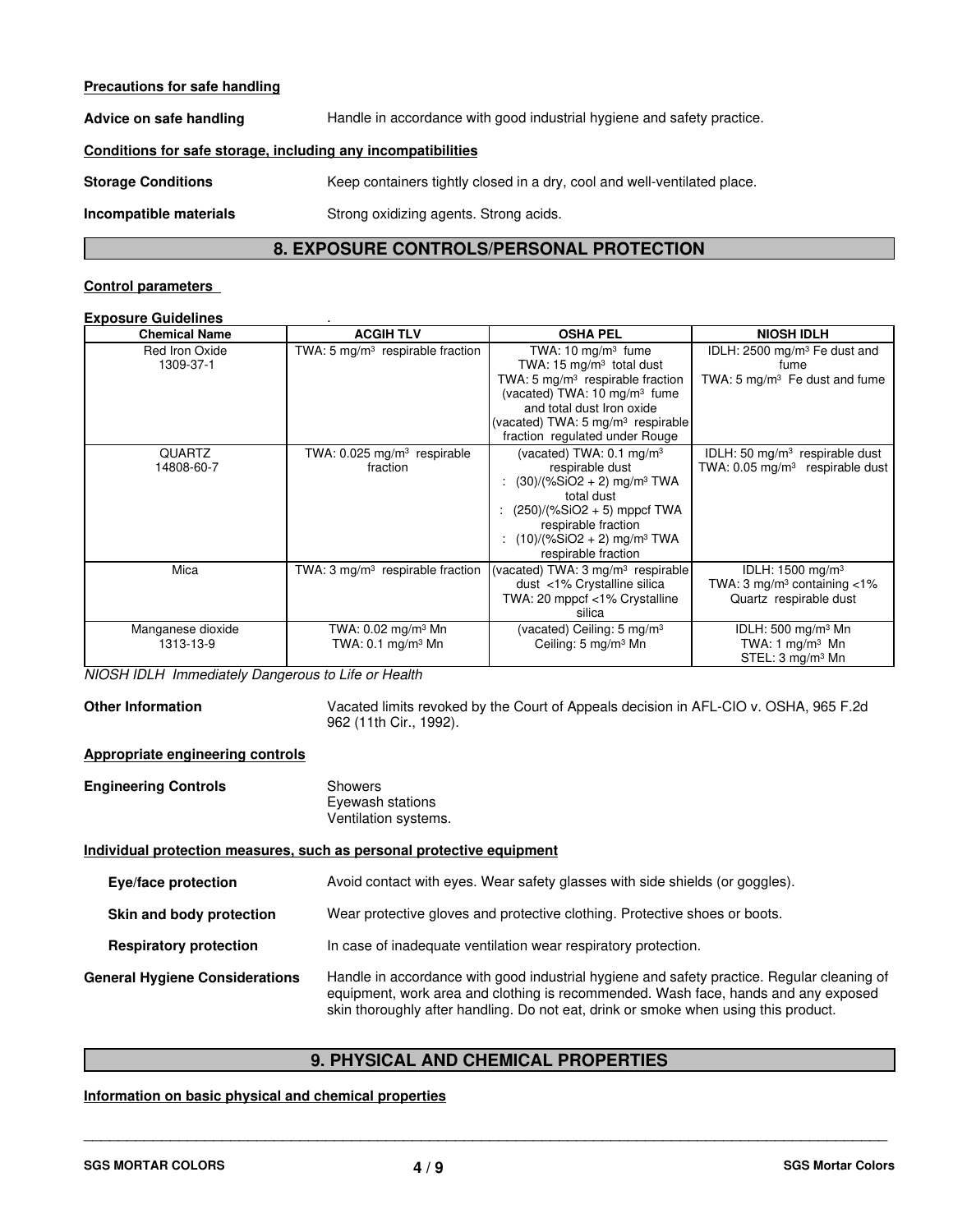**Physical state Powder**<br> **Powder**<br> **Powder Explosive properties** No information available **Oxidizing properties** No information available **Appearance** Powder **Odor** Odorless **Color Color Color Light Amber to Dark Brown Odor threshold** Not applicable **Property**<br> **Remarks • Method bH**<br> **Property**<br> **Remarks • Method 3.0-8.0 pH** 3.0-8.0 **Melting point/freezing point**  $>1000^{\circ}$ C (1832°F)<br> **Boiling point / boiling range** No information available **Boiling point / boiling range<br>Flash point Evaporation rate Evaporation available**<br> **Elammability (solid. gas)** No information available **Flammability (solid, gas) Flammability Limit in Air Upper flammability limit:** No information available<br> **Lower flammability limit:** No information available **Lower flammability limit:**<br>Vapor pressure **Vapor pressure**  $\frac{1}{2}$  No information available<br> **Vapor density** No information available **Specific Gravity** 4.0 - 5.0<br> **Water solubility** Mater Insoluble **Water solubility**<br> **Solubility in other solvents** Mo information available **Solubility in other solvents<br>Partition coefficient Autoignition temperature Decomposition temperature** No information available<br> **Kinematic viscosity** No information available **Kinematic viscosity Dynamic viscosity**

#### **Other Information**

**VOC Content (%)** 

**Flash point** No information available

**No information available**<br>4.0 - 5.0 **No information available** No information available<br>No information available No information available

**Softening point No information available**<br> **Molecular weight No information available Molecular weight** No information available<br> **VOC Content** (%) No information available **Density** No information available **Bulk density** No information available

### **10. STABILITY AND REACTIVITY**

#### **Reactivity**

No data available

#### **Chemical stability**

Stable under normal conditions.

#### **Possibility of Hazardous Reactions**

None under normal processing.

#### Hazardous polymerization None under normal processing.

#### **Conditions to avoid**

Extremes of temperature and direct sunlight.

#### **Incompatible materials**

Strong oxidizing agents. Strong acids.

### **Hazardous Decomposition Products**

None known based on information supplied.

**SGS MORTAR COLORS**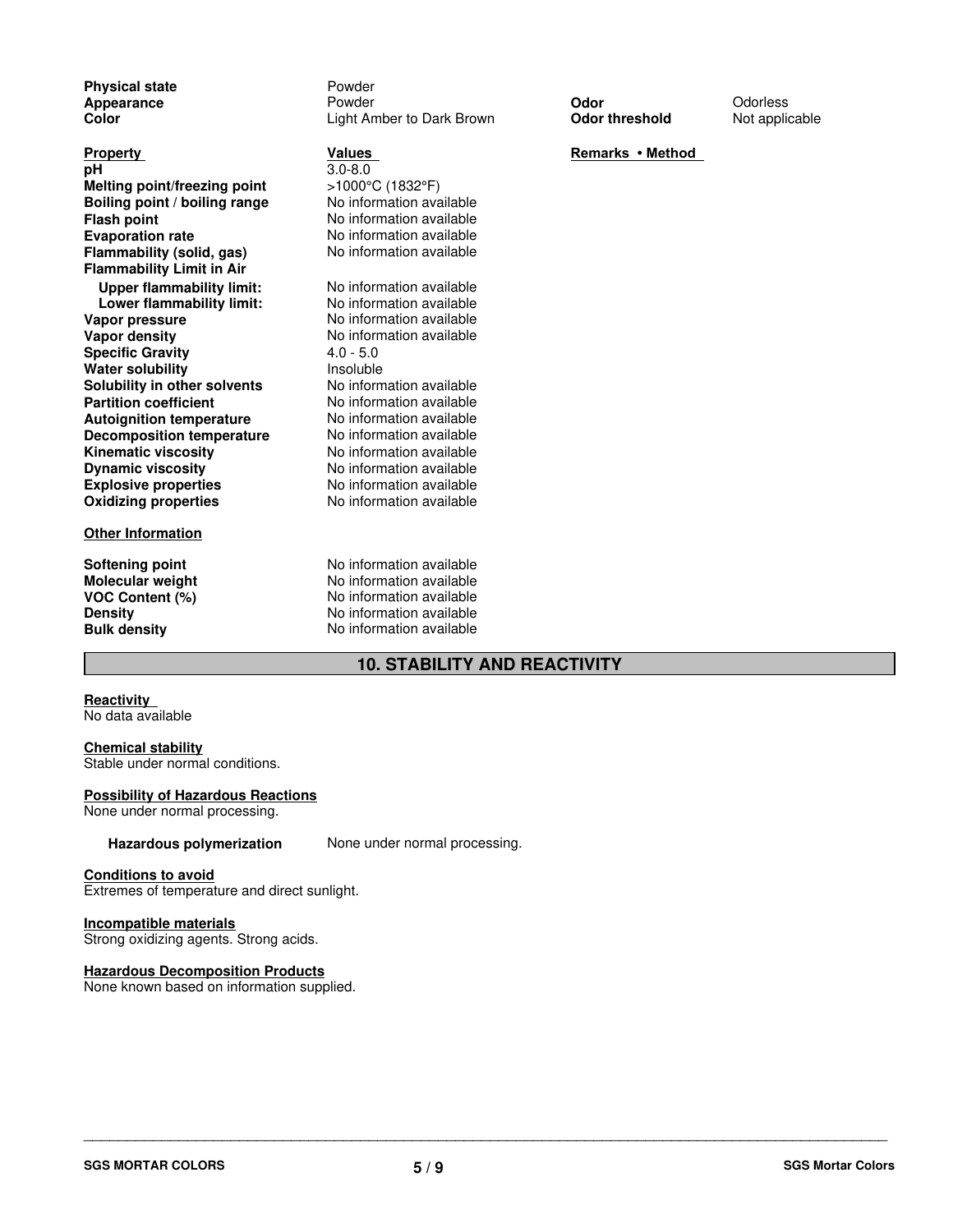### **11. TOXICOLOGICAL INFORMATION**

#### **Information on likely routes of exposure**

| <b>Product Information</b> | Harmful by inhalation, in contact with skin and if swallowed |  |
|----------------------------|--------------------------------------------------------------|--|
| <b>Inhalation</b>          | May cause irritation of respiratory tract.                   |  |
| Eye contact                | May cause mechanical irritation (abrasion).                  |  |
| <b>Skin Contact</b>        | May cause mechanical irritation (abrasion).                  |  |
| Ingestion                  | No known effect based on information supplied.               |  |

| <b>Chemical Name</b>                   | Oral LD50             | <b>Dermal LD50</b> | <b>Inhalation LC50</b> |
|----------------------------------------|-----------------------|--------------------|------------------------|
| Red Iron Oxide<br>  1309-37-1          | $> 10000$ mg/kg (Rat) |                    |                        |
| <b>Black Iron Oxide</b><br>  1317-61-9 | $> 10000$ mg/kg (Rat) |                    |                        |
| <b>QUARTZ</b><br>l 14808-60-7          | $=$ 500 mg/kg (Rat)   |                    |                        |
| Manganese dioxide<br>  1313-13-9       | $= 9000$ mg/kg (Rat)  |                    |                        |

#### **Information on toxicological effects**

**Symptoms** No information available.

#### **Delayed and immediate effects as well as chronic effects from short and long-term exposure**

| <b>Sensitization</b><br>Germ cell mutagenicity<br>Carcinogenicity                                                                                                                                    | No information available.<br>No information available.<br>No information available.                                                      |                                                                                                                                                                                                                                                                             |            |             |
|------------------------------------------------------------------------------------------------------------------------------------------------------------------------------------------------------|------------------------------------------------------------------------------------------------------------------------------------------|-----------------------------------------------------------------------------------------------------------------------------------------------------------------------------------------------------------------------------------------------------------------------------|------------|-------------|
| <b>Chemical Name</b>                                                                                                                                                                                 | <b>ACGIH</b>                                                                                                                             | <b>IARC</b>                                                                                                                                                                                                                                                                 | <b>NTP</b> | <b>OSHA</b> |
| Red Iron Oxide<br>1309-37-1                                                                                                                                                                          |                                                                                                                                          | Group 3                                                                                                                                                                                                                                                                     |            |             |
| <b>QUARTZ</b><br>14808-60-7                                                                                                                                                                          | A <sub>2</sub>                                                                                                                           | Group 1                                                                                                                                                                                                                                                                     | Known      | X           |
| A2 - Suspected Human Carcinogen<br>Group 1 - Carcinogenic to Humans<br>Not classifiable as a human carcinogen<br><b>NTP (National Toxicology Program)</b><br>Known - Known Carcinogen<br>X - Present | IARC (International Agency for Research on Cancer)<br>OSHA (Occupational Safety and Health Administration of the US Department of Labor) |                                                                                                                                                                                                                                                                             |            |             |
| <b>Reproductive toxicity</b><br><b>STOT - single exposure</b><br><b>STOT - repeated exposure</b><br><b>Chronic toxicity</b><br><b>Target Organ Effects</b><br><b>Aspiration hazard</b>               |                                                                                                                                          | No information available.<br>No information available.<br>No information available.<br>May cause adverse effects on the bone marrow and blood-forming system.<br>blood, Central nervous system, Eyes, kidney, lungs, Respiratory system, Skin.<br>No information available. |            |             |

**Numerical measures of toxicity - Product Information** 

**The following values are calculated based on chapter 3.1 of the GHS document** .

| ATEmix (oral)                 | 4085 mg/kg     |
|-------------------------------|----------------|
| ATEmix (inhalation-dust/mist) | $23.4 \,$ mg/l |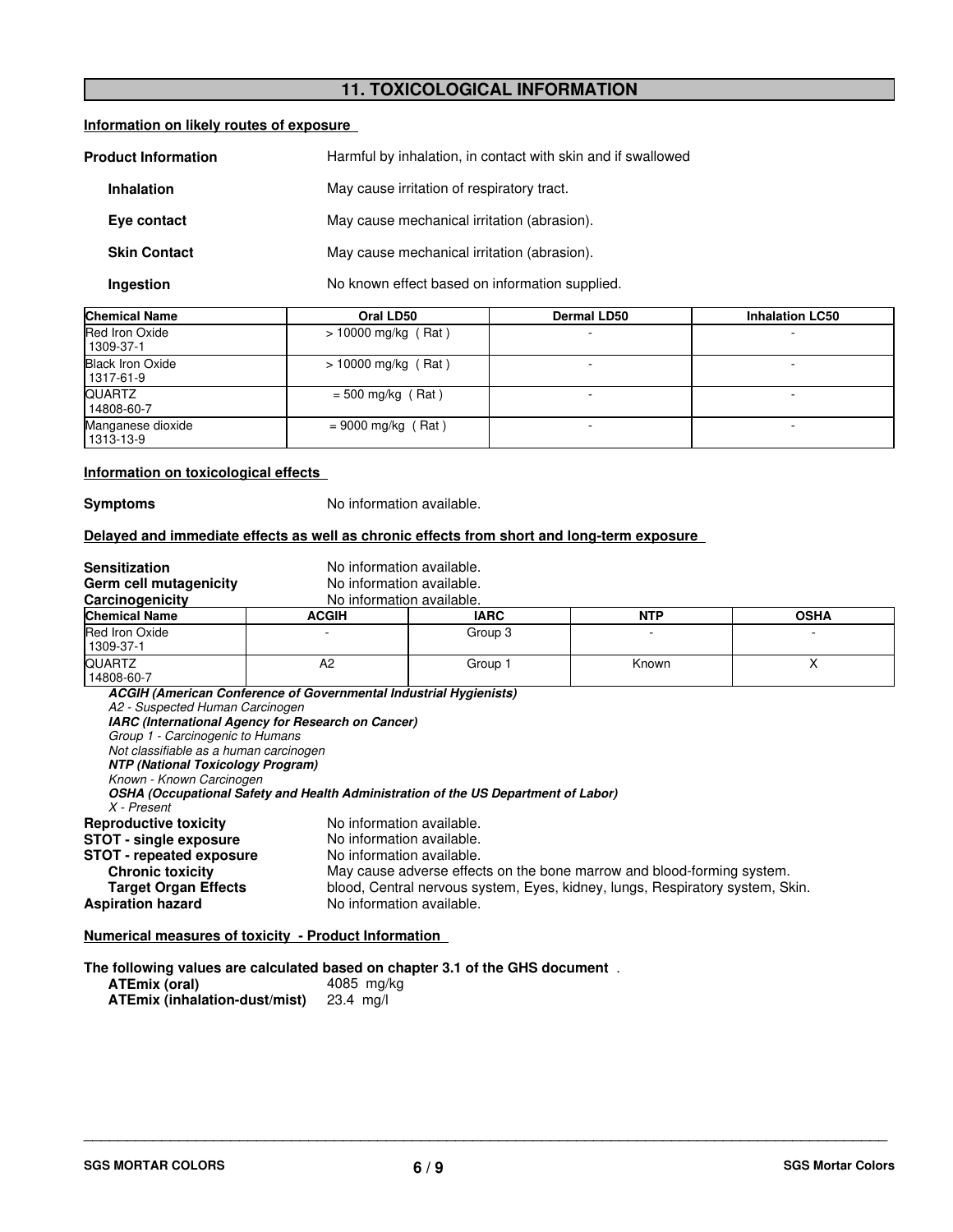### **12. ECOLOGICAL INFORMATION**

#### **Ecotoxicity**

### **Persistence and degradability**

No information available.

### **Bioaccumulation**

No information available.

| Chemical Name                  | <b>Partition coefficient</b> |
|--------------------------------|------------------------------|
| Manganese dioxide<br>1313-13-9 | ≺∪                           |

**Other adverse effects** No known significant effects or critical hazards.

### **13. DISPOSAL CONSIDERATIONS**

| Waste treatment methods |                                                                                                                                                                                                                         |
|-------------------------|-------------------------------------------------------------------------------------------------------------------------------------------------------------------------------------------------------------------------|
| Disposal of wastes      | This material, as supplied, is not a hazardous waste according to state and federal<br>regulations (40 CFR 261). Disposal should be in accordance with applicable regional,<br>national and local laws and regulations. |
| Contaminated packaging  | Do not reuse container.                                                                                                                                                                                                 |

## **14. TRANSPORT INFORMATION**

| DOT         | Not regulated |
|-------------|---------------|
| <b>TDG</b>  | Not regulated |
| MEX         | Not regulated |
| ICAO (air)  | Not regulated |
| <b>IATA</b> | Not regulated |
| <b>IMDG</b> | Not regulated |
| <b>RID</b>  | Not regulated |
| <b>ADR</b>  | Not regulated |
| ADN         | Not regulated |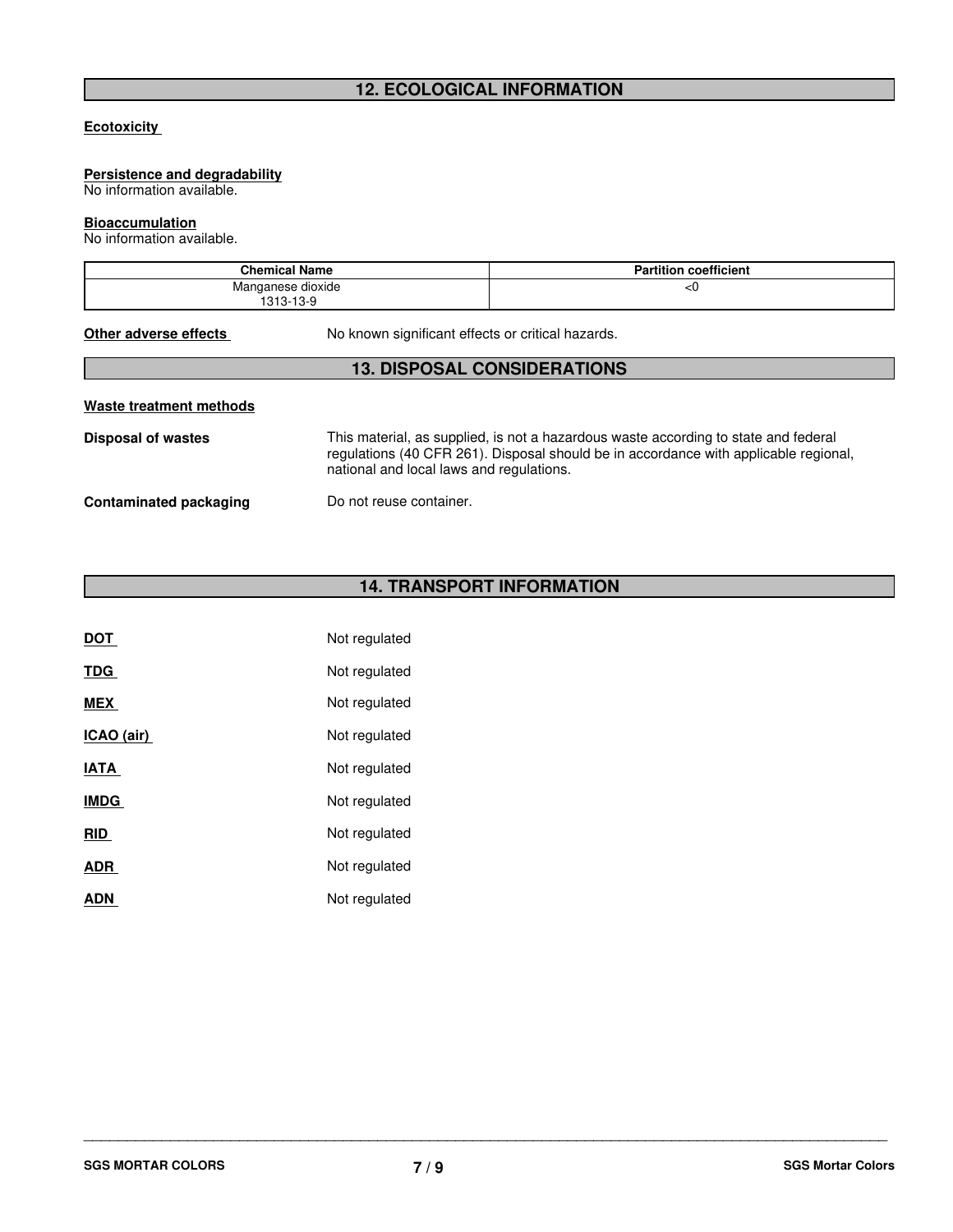### **15. REGULATORY INFORMATION**

### **International Inventories DSL/NDSL<br>EINECS/ELINCS EINECS/ELINCS** Does not comply<br> **ENCS** Does not comply **ENCS** Does not comply<br> **IECSC** Complies **IECSC** Complies<br> **IECSC** Complies **KECL Complies**<br> **PICCS** Complies **PICCS** Complies<br> **AICS** Complies

**Complies**<br>Complies **AICS** Complies

#### **Legend:**

**TSCA** - United States Toxic Substances Control Act Section 8(b) Inventory **DSL/NDSL** - Canadian Domestic Substances List/Non-Domestic Substances List **EINECS/ELINCS** - European Inventory of Existing Chemical Substances/European List of Notified Chemical Substances **ENCS** - Japan Existing and New Chemical Substances **IECSC** - China Inventory of Existing Chemical Substances **KECL** - Korean Existing and Evaluated Chemical Substances **PICCS** - Philippines Inventory of Chemicals and Chemical Substances

**AICS** - Australian Inventory of Chemical Substances

#### **US Federal Regulations**

#### **SARA 313**

Section 313 of Title III of the Superfund Amendments and Reauthorization Act of 1986 (SARA). This product contains a chemical or chemicals which are subject to the reporting requirements of the Act and Title 40 of the Code of Federal Regulations, Part 372

| <b>Chemical Name</b>              | SARA 313 - Threshold Values % |
|-----------------------------------|-------------------------------|
| Manganese dioxide - 1313-13-9     | 1.0                           |
| SARA 311/312 Hazard Categories    |                               |
| Acute health hazard               | No                            |
| <b>Chronic Health Hazard</b>      | No                            |
| Fire hazard                       | No                            |
| Sudden release of pressure hazard | No                            |
| <b>Reactive Hazard</b>            | No                            |

#### **CWA (Clean Water Act)**

This product does not contain any substances regulated as pollutants pursuant to the Clean Water Act (40 CFR 122.21 and 40 CFR 122.42)

#### **CERCLA**

This material, as supplied, does not contain any substances regulated as hazardous substances under the Comprehensive Environmental Response Compensation and Liability Act (CERCLA) (40 CFR 302) or the Superfund Amendments and Reauthorization Act (SARA) (40 CFR 355). There may be specific reporting requirements at the local, regional, or state level pertaining to releases of this material

#### **US State Regulations**

### **California Proposition 65**

This product contains the following Proposition 65 chemicals

| <b>Chemical Name</b>                                                                                                     | <b>California Proposition 65</b> |
|--------------------------------------------------------------------------------------------------------------------------|----------------------------------|
| QUARTZ<br>14808-60-7                                                                                                     | Carcinogen                       |
| $\mathbf{H} \cdot \mathbf{A}$ and $\mathbf{B}$ is the $\mathbf{B}$ is the set of $\mathbf{B}$ is the set of $\mathbf{B}$ |                                  |

#### **U.S. State Right-to-Know Regulations**

| <b>Chemical Name</b>           | <b>New Jersey</b> | <b>Massachusetts</b> | Pennsylvania |
|--------------------------------|-------------------|----------------------|--------------|
| Red Iron Oxide<br>1309-37-1    |                   |                      |              |
| QUARTZ<br>14808-60-7           |                   |                      |              |
| Mica                           |                   |                      |              |
| Manganese dioxide<br>1313-13-9 |                   |                      |              |